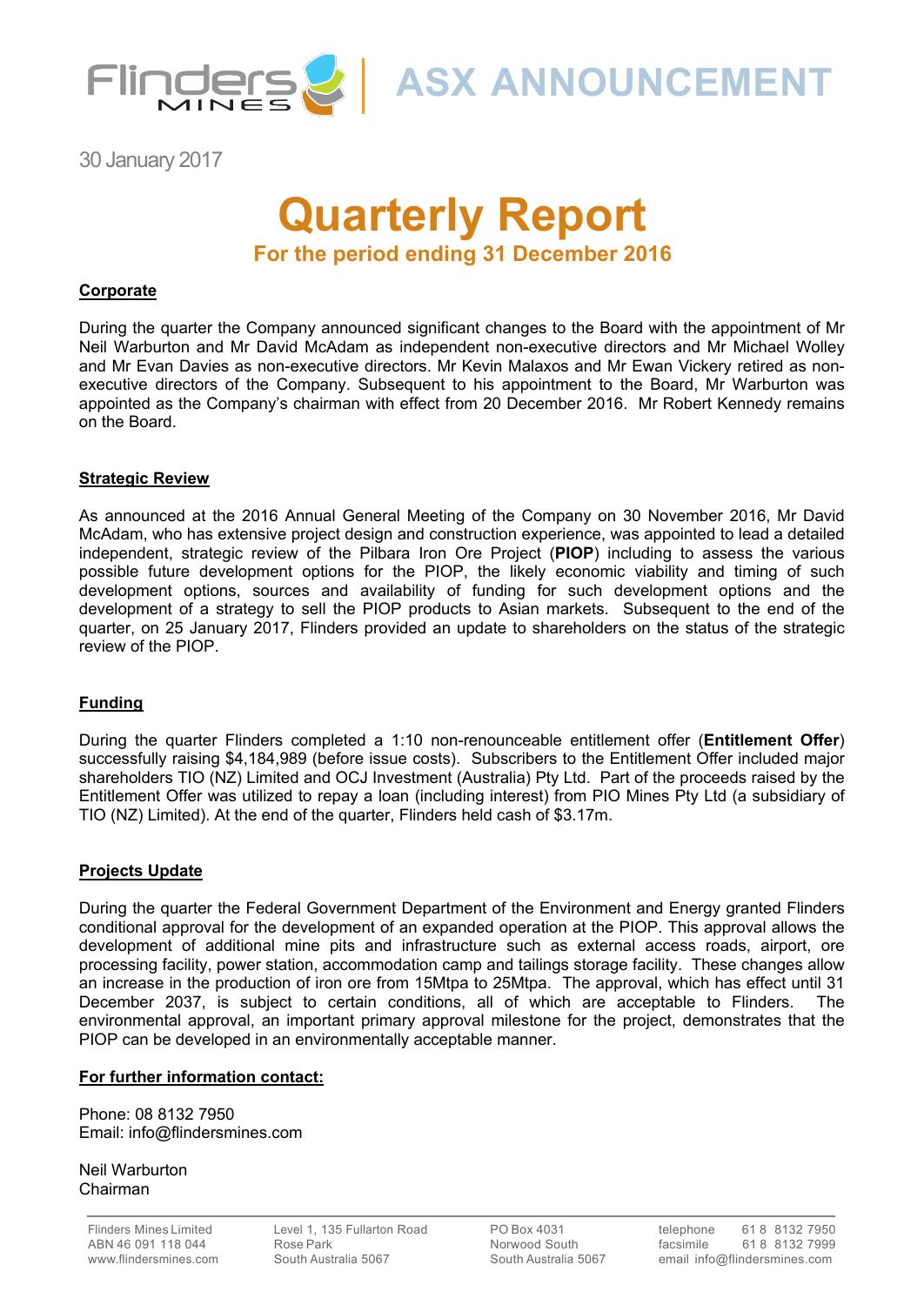## Tenement Schedule For the Quarter ending 31 December 2016

| <b>Tenement</b><br>No.       | <b>Status</b> | <b>Tenement</b><br><b>Name</b> | Grant/<br>Application<br>Date | <b>Expiry</b><br>Date | Area<br>$(Sq$ Km) | <b>Registered Holder</b><br>/Applicant | Interest               | <b>Related</b><br>Agreement        |
|------------------------------|---------------|--------------------------------|-------------------------------|-----------------------|-------------------|----------------------------------------|------------------------|------------------------------------|
| <b>WESTERN AUSTRALIA</b>     |               |                                |                               |                       |                   |                                        |                        |                                    |
| Canegrass Project            |               |                                |                               |                       |                   |                                        |                        |                                    |
| E58/232                      | Granted       | <b>Boulder Well</b>            | 29/07/2002                    | 28/07/2017            | 16.1              | <b>Flinders Canegrass</b><br>Pty Ltd   | 100%                   |                                    |
| E58/236                      | Granted       | Challa                         | 22/03/2002                    | 21/03/2017            | 16.1              | <b>Flinders Canegrass</b><br>Pty Ltd   | 100%                   |                                    |
| E58/282                      | Granted       | <b>Honey Pot</b>               | 3/05/2007                     | 2/05/2017             | 27.2              | <b>Flinders Canegrass</b><br>Pty Ltd   | 100%                   |                                    |
| Pilbara Iron Ore Project     |               |                                |                               |                       |                   |                                        |                        |                                    |
| E47/1560                     | Granted       | Anvil                          | 6/09/2007                     | 5/09/2017             | 44.5              | <b>Flinders Mines Ltd</b>              | 100%                   | Prenti<br>Agreement                |
| L47/728                      | Granted       | <b>PIOP Airstrip</b>           | 29/05/2015                    | 28/05/2036            | 3.0               | <b>Flinders Mines Ltd</b>              | 100%                   |                                    |
| L47/730                      | Granted       | <b>PIOP Village</b>            | 29/05/2015                    | 28/05/2036            | 0.1               | <b>Flinders Mines Ltd</b>              | 100%                   |                                    |
| L47/731                      | Application   | Northern Road                  | 1/09/2014                     |                       | 4.9               | <b>Flinders Mines Ltd</b>              | 100%                   |                                    |
| L47/734                      | Granted       | Southern Road                  | 29/05/2015                    | 28/05/2036            | 4.2               | <b>Flinders Mines Ltd</b>              | 100%                   |                                    |
| M47/1451                     | Granted       | <b>Blacksmith ML</b>           | 26/03/2012                    | 25/03/2033            | 111.6             | <b>Flinders Mines Ltd</b>              | 100%                   | Prenti<br>Agreement                |
| <b>SOUTH AUSTRALIA</b>       |               |                                |                               |                       |                   |                                        |                        |                                    |
| Curnamona Project            |               |                                |                               |                       |                   |                                        |                        |                                    |
| EL 5739                      | Granted       | Wompine                        | 12/02/2016 11/02/2017         |                       | 96.00             | <b>Flinders Mines Ltd</b>              | 100%                   |                                    |
| <b>Gawler Ranges Project</b> |               |                                |                               |                       |                   |                                        |                        |                                    |
| EL 5761                      | Granted       | Tin Hut                        | 21/03/2016                    | 20/03/2018            | 716.0             | <b>Flinders Mines Ltd</b>              | 100%                   |                                    |
| EL 5762                      | Granted       | Siam                           | 21/03/2016                    | 20/03/2018            | 379.0             | <b>Flinders Mines Ltd</b>              | 100%                   |                                    |
| Jamestown Project            |               |                                |                               |                       |                   |                                        |                        |                                    |
| EL 5557                      | Granted       | Washpool                       | 10/11/2009                    | 9/11/2019             | 135.0             | Phoenix Copper Ltd barium, talc and    | Diamonds,<br>phosphate | <b>Phoenix Copper</b><br>Agreement |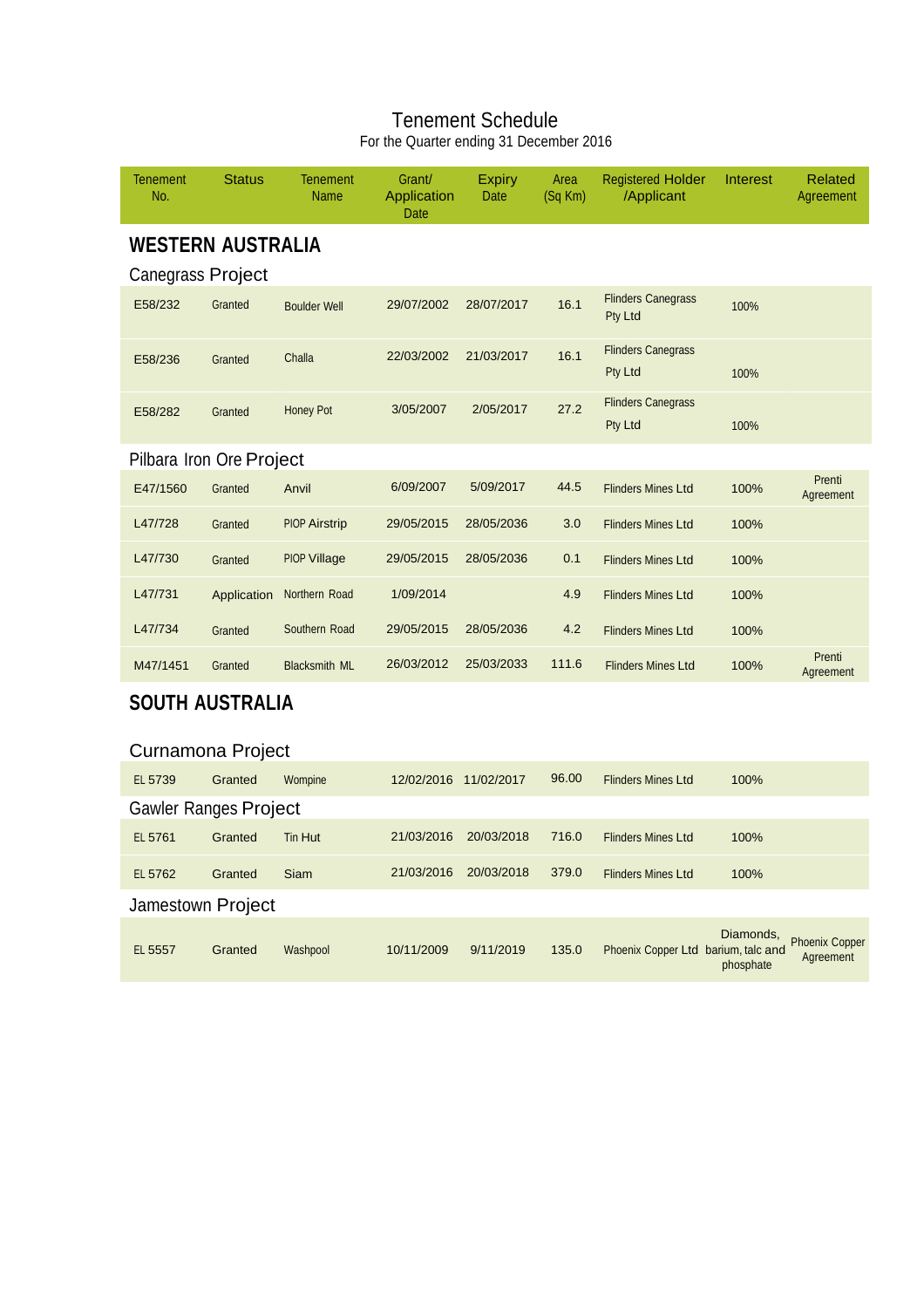*+Rule 5.5*

## **Appendix 5B**

## **Mining exploration entity and oil and gas exploration entity quarterly report**

Introduced 01/07/96 Origin Appendix 8 Amended 01/07/97, 01/07/98, 30/09/01, 01/06/10, 17/12/10, 01/05/13, 01/09/16

#### **Name of entity**

Flinders Mines Limited

**ABN Quarter ended ("current quarter")**

46 091 118 044 31 December 2016

|     | <b>Consolidated statement of cash flows</b>       | <b>Current quarter</b><br>\$A'000 | Year to date<br>(6 months)<br>\$A'000 |
|-----|---------------------------------------------------|-----------------------------------|---------------------------------------|
| 1.  | Cash flows from operating activities              |                                   |                                       |
| 1.1 | Receipts from customers                           |                                   |                                       |
| 1.2 | Payments for                                      |                                   |                                       |
|     | exploration & evaluation<br>(a)                   | (208)                             | (324)                                 |
|     | development<br>(b)                                |                                   |                                       |
|     | production<br>(c)                                 |                                   |                                       |
|     | staff costs<br>(d)                                |                                   |                                       |
|     | (e) administration and corporate costs            | (515)                             | (1,230)                               |
| 1.3 | Dividends received (see note 3)                   |                                   |                                       |
| 1.4 | Interest received                                 | 11                                | 20                                    |
| 1.5 | Interest and other costs of finance paid          |                                   |                                       |
| 1.6 | Income taxes paid                                 |                                   |                                       |
| 1.7 | Research and development refunds                  |                                   |                                       |
| 1.8 | Other (provide details if material)               |                                   |                                       |
| 1.9 | Net cash from / (used in) operating<br>activities | (712)                             | (1.534)                               |

| 2.  | Cash flows from investing activities |  |
|-----|--------------------------------------|--|
| 2.1 | Payments to acquire:                 |  |
|     | property, plant and equipment<br>(a) |  |
|     | tenements (see item 10)<br>(b)       |  |
|     | investments<br>(C)                   |  |
|     | other non-current assets<br>(d)      |  |

+ See chapter 19 for defined terms

*1 September 2016* Page 1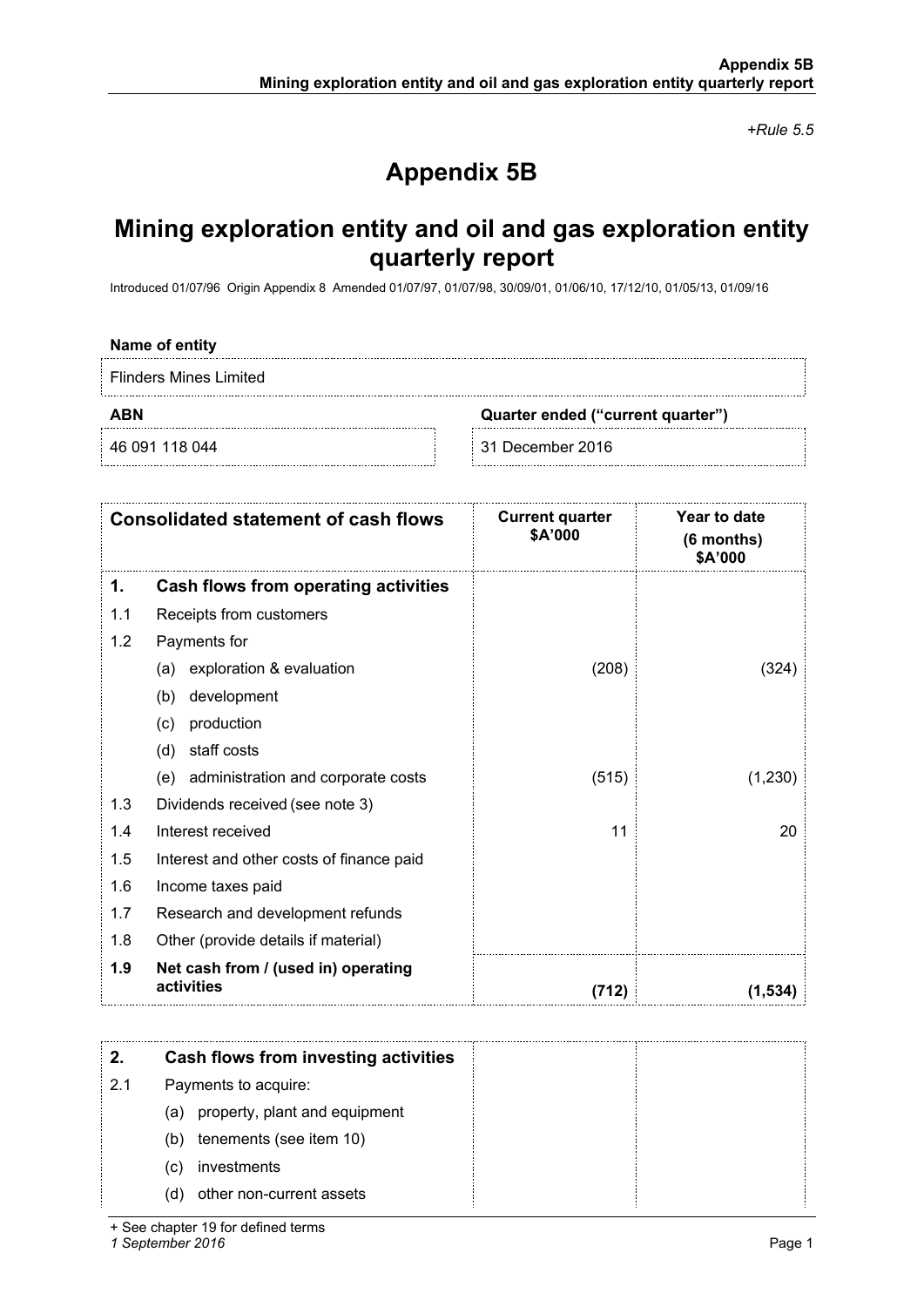|                                                                               | <b>Appendix 5B</b> |
|-------------------------------------------------------------------------------|--------------------|
| Mining exploration entity and oil and gas exploration entity quarterly report |                    |

|     | <b>Consolidated statement of cash flows</b>       | <b>Current quarter</b><br>\$A'000 | Year to date<br>$(6$ months)<br><b>\$A'000</b> |
|-----|---------------------------------------------------|-----------------------------------|------------------------------------------------|
| 2.2 | Proceeds from the disposal of:                    |                                   |                                                |
|     | property, plant and equipment<br>(a)              |                                   |                                                |
|     | tenements (see item 10)<br>(b)                    |                                   |                                                |
|     | investments<br>(C)                                |                                   |                                                |
|     | other non-current assets<br>(d)                   |                                   |                                                |
| 2.3 | Cash flows from loans to other entities           |                                   |                                                |
| 2.4 | Dividends received (see note 3)                   |                                   |                                                |
| 2.5 | Other (provide details if material)               |                                   |                                                |
| 2.6 | Net cash from / (used in) investing<br>activities |                                   |                                                |

| 3.   | Cash flows from financing activities                                           |         |       |
|------|--------------------------------------------------------------------------------|---------|-------|
| 3.1  | Proceeds from issues of shares                                                 | 4,148   | 4,148 |
| 3.2  | Proceeds from issue of convertible notes                                       |         |       |
| 3.3  | Proceeds from exercise of share options                                        |         |       |
| 3.4  | Transaction costs related to issues of<br>shares, convertible notes or options |         |       |
| 3.5  | Proceeds from borrowings                                                       |         |       |
| 3.6  | Repayment of borrowings                                                        | (2,000) |       |
| 3.7  | Transaction costs related to loans and<br>borrowings                           |         |       |
| 3.8  | Dividends paid                                                                 |         |       |
| 3.9  | Other (provide details if material)                                            |         |       |
| 3.10 | Net cash from / (used in) financing<br>activities                              | 2,148   |       |

| 4.  | Net increase / (decrease) in cash and<br>cash equivalents for the period |       |         |
|-----|--------------------------------------------------------------------------|-------|---------|
| 4.1 | Cash and cash equivalents at beginning of<br>period                      | 1,730 | 551     |
| 4.2 | Net cash from / (used in) operating<br>activities (item 1.9 above)       | (712) | (1,534) |
| 4.3 | Net cash from / (used in) investing activities<br>item 2.6 above)        |       |         |
| 4.4 | Net cash from / (used in) financing activities<br>item 3.10 above)       | 2,148 | 4.148   |
| 4.5 | Effect of movement in exchange rates on<br>cash held                     |       |         |
| 4.6 | Cash and cash equivalents at end of<br>period                            | 3.166 | 3.166   |

+ See chapter 19 for defined terms

*1 September 2016* Page 2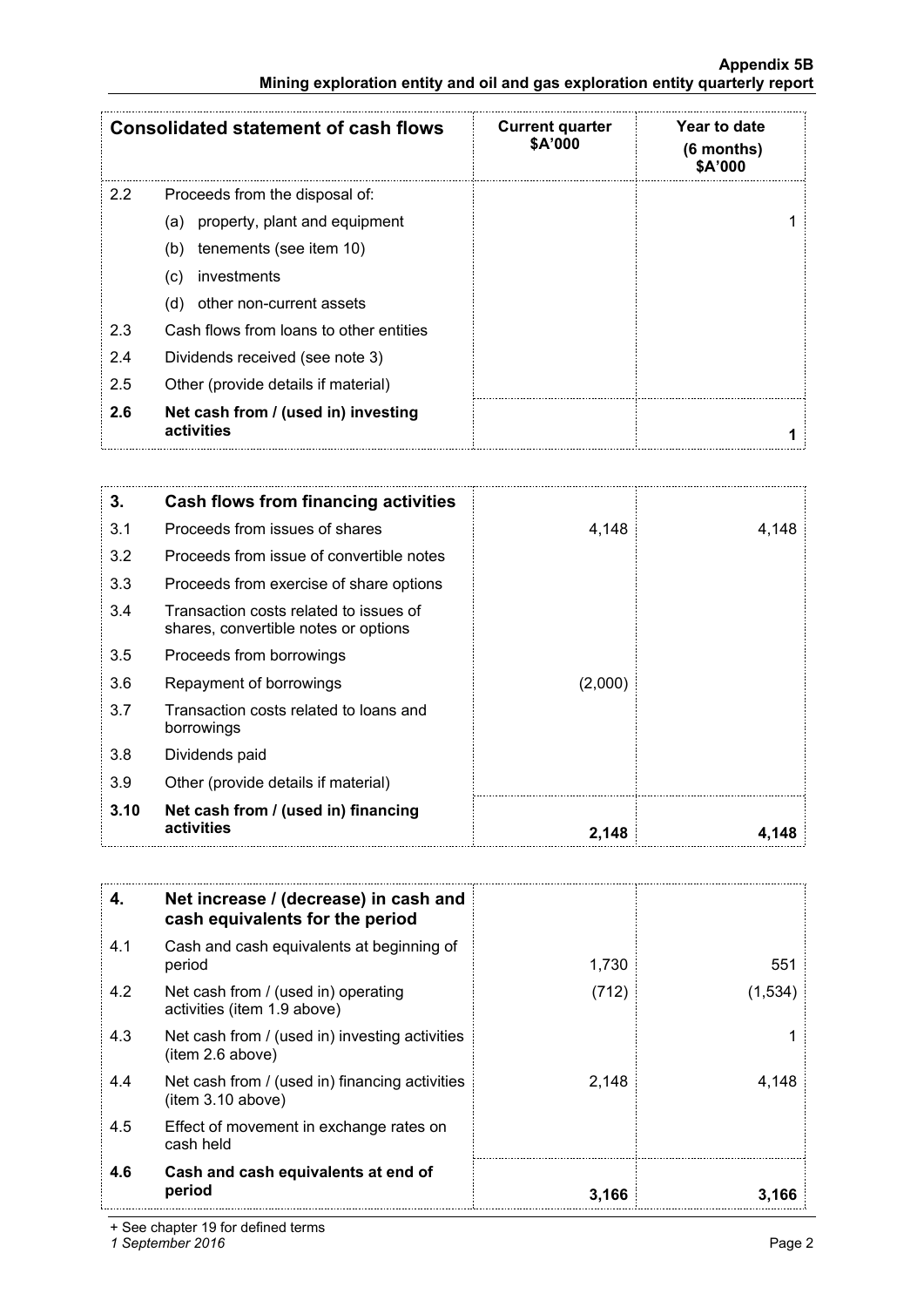**Mining exploration entity and oil and gas exploration entity quarterly report**

| 5.5 | Cash and cash equivalents at end of<br>quarter (should equal item 4.6 above)                                                | 3.166 | 1.730 |
|-----|-----------------------------------------------------------------------------------------------------------------------------|-------|-------|
| 5.4 | Other (provide details)                                                                                                     |       |       |
| 5.3 | <b>Bank overdrafts</b>                                                                                                      |       |       |
| 5.2 | Call deposits                                                                                                               | 150   | 150   |
| 5.1 | <b>Bank balances</b>                                                                                                        | 3,016 | 1.580 |
|     | at the end of the quarter (as shown in the<br>consolidated statement of cash flows) to the<br>related items in the accounts |       |       |

## **6. Payments to directors of the entity and their associates**

**equivalents**

- 6.1 Aggregate amount of payments to these parties included in item 1.2
- 6.2 Aggregate amount of cash flow from loans to these parties included in item 2.3
- 6.3 Include below any explanation necessary to understand the transactions included in items  $6.1$  and  $6.2$

## **7. Payments to related entities of the entity and their associates**

- 7.1 Aggregate amount of payments to these parties included in item 1.2
- 7.2 Aggregate amount of cash flow from loans to these parties included in item 2.3
- 7.3 Include below any explanation necessary to understand the transactions included in items 7.1 and 7.2

| <b>Current quarter</b><br>\$A'000 |  |
|-----------------------------------|--|
|                                   |  |
|                                   |  |
|                                   |  |

| <b>Current quarter</b><br>\$A'000 |     |
|-----------------------------------|-----|
|                                   | 183 |
|                                   |     |

**Appendix 5B**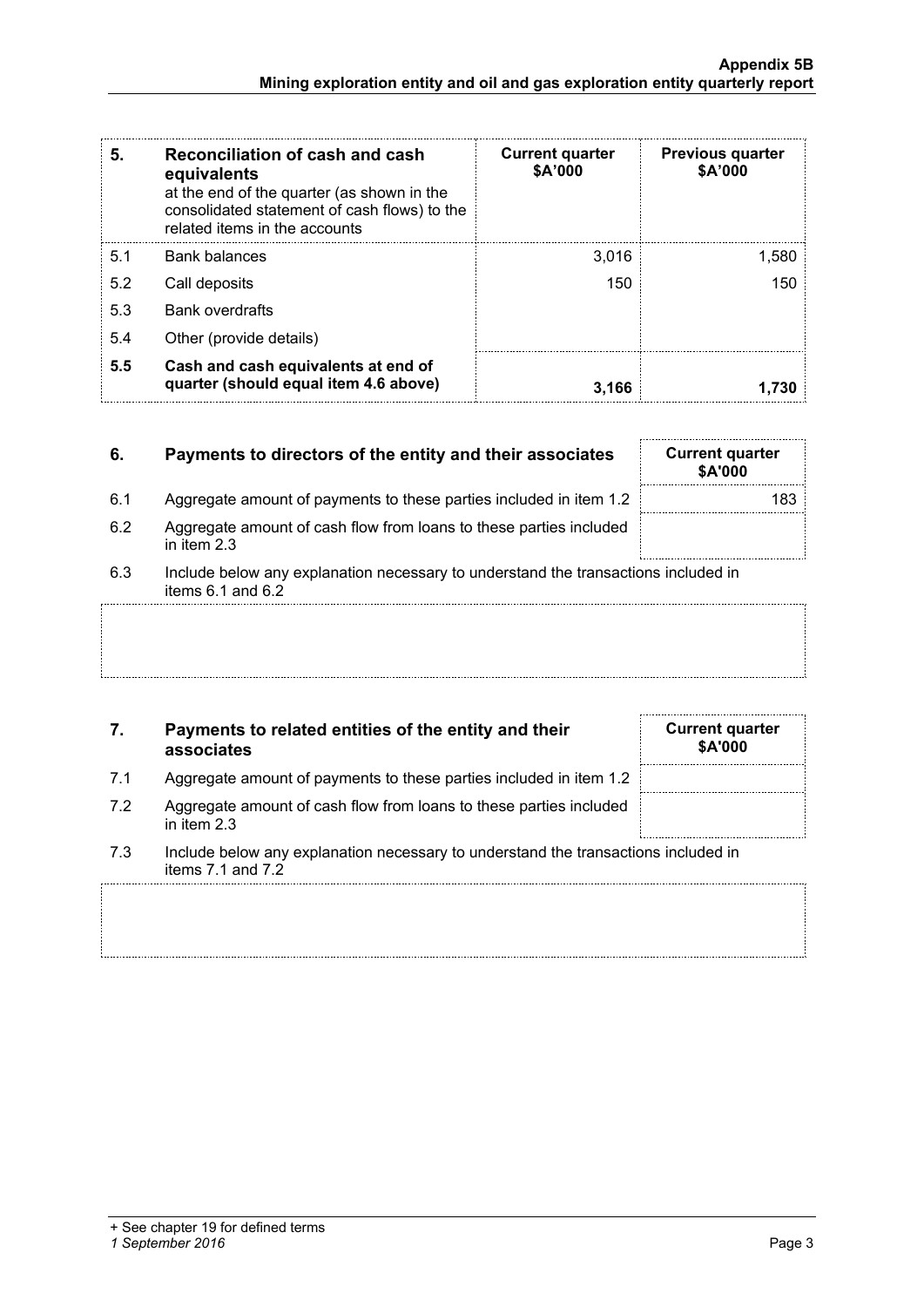| 8.  | <b>Financing facilities available</b><br>Add notes as necessary for an<br>understanding of the position | <b>Total facility amount</b><br>at quarter end<br>\$A'000 | Amount drawn at<br>quarter end<br>\$A'000 |
|-----|---------------------------------------------------------------------------------------------------------|-----------------------------------------------------------|-------------------------------------------|
| .81 | Loan facilities                                                                                         |                                                           |                                           |
| 8.2 | Credit standby arrangements                                                                             |                                                           |                                           |
| 8.3 | Other (please specify)                                                                                  |                                                           |                                           |

8.4 Include below a description of each facility above, including the lender, interest rate and whether it is secured or unsecured. If any additional facilities have been entered into or are proposed to be entered into after quarter end, include details of those facilities as well.

| 9.  | <b>Estimated cash outflows for next quarter</b> | <b>\$A'000</b> |
|-----|-------------------------------------------------|----------------|
| 9.1 | Exploration and evaluation                      | (500)          |
| 9.2 | Development                                     |                |
| 9.3 | Production                                      |                |
| 9.4 | Staff costs                                     |                |
| 9.5 | Administration and corporate costs              | 344)           |
| 9.6 | Other (provide details if material)             |                |
| 9.7 | <b>Total estimated cash outflows</b>            | 844            |

| 10.  | <b>Changes in</b><br>tenements<br>(items $2.1(b)$ and<br>$2.2(b)$ above)                          | <b>Tenement</b><br>reference<br>and<br><b>location</b> | <b>Nature of interest</b> | Interest at<br>beginning<br>of quarter | <b>Interest</b><br>at end of<br>quarter |
|------|---------------------------------------------------------------------------------------------------|--------------------------------------------------------|---------------------------|----------------------------------------|-----------------------------------------|
| 10.1 | Interests in mining<br>tenements and<br>petroleum tenements<br>lapsed, relinquished<br>or reduced | EL5763                                                 | Granted                   | (Diamonds)<br>and Non $-$<br>Metals)   | Nil                                     |
| 10.2 | Interests in mining<br>tenements and<br>petroleum tenements<br>acquired or increased              |                                                        |                           |                                        |                                         |